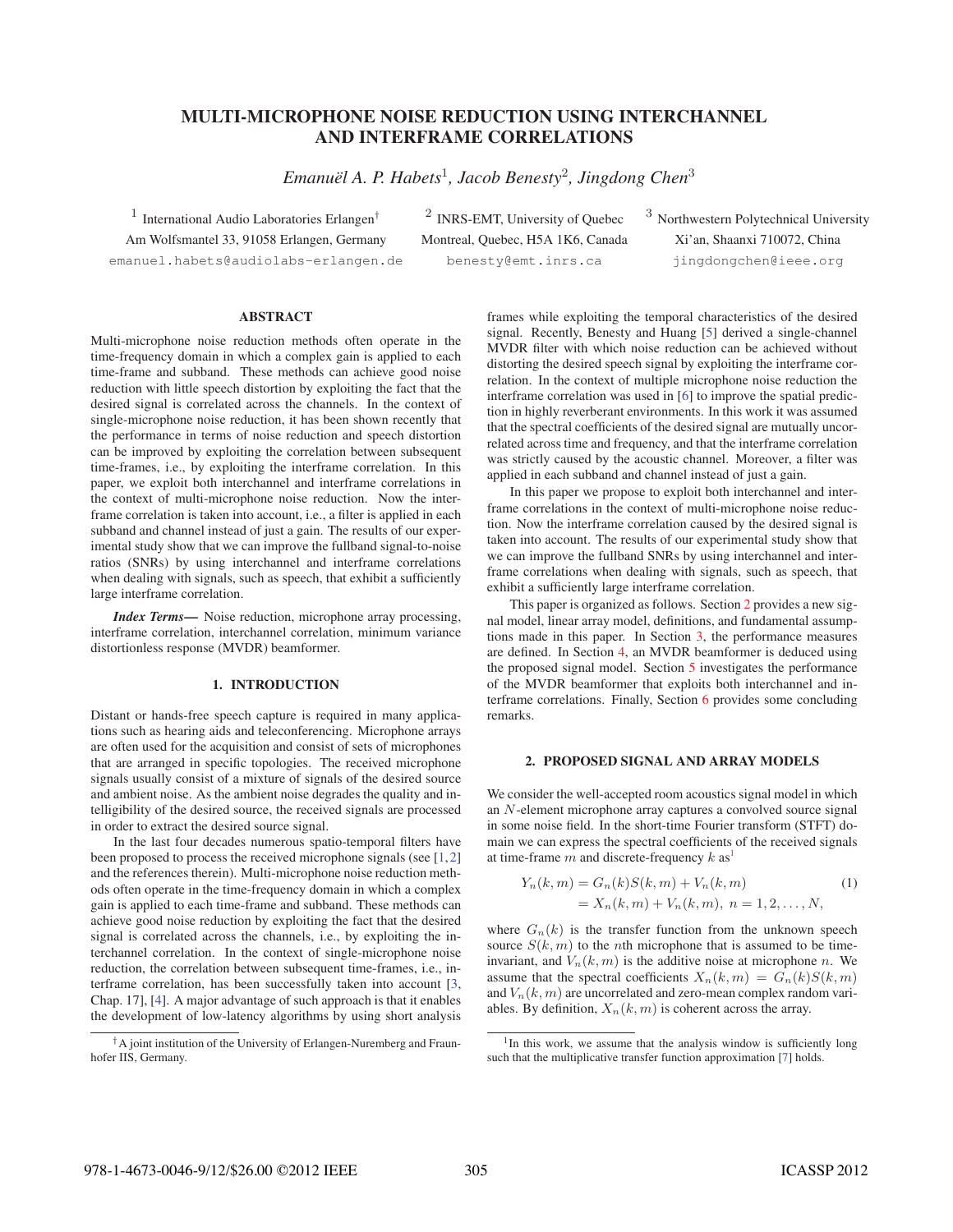It is more convenient to write the  $N$  microphone signals in a vector notation:

$$
\mathbf{y}(k,m) = \mathbf{g}(k)S(k,m) + \mathbf{v}(k,m)
$$
  
=  $\mathbf{x}(k,m) + \mathbf{v}(k,m)$   
=  $\mathbf{d}(k)X_1(k,m) + \mathbf{v}(k,m)$ , (2)

where

$$
\mathbf{y}(k, m) = [Y_1(k, m) Y_2(k, m) \cdots Y_N(k, m)]^T, \n\mathbf{x}(k, m) = [X_1(k, m) X_2(k, m) \cdots X_N(k, m)]^T, \n= S(k, m) [G_1(k) G_2(k) \cdots G_N(k)]^T \n= S(k, m) \mathbf{g}(k), \n\mathbf{v}(k, m) = [V_1(k, m) V_2(k, m) \cdots V_N(k, m)]^T, \n\mathbf{d}(k) = \left[1 \frac{G_2(k)}{G_1(k)} \cdots \frac{G_N(k)}{G_1(k)}\right]^T \n= \frac{\mathbf{g}(k)}{G_1(k)},
$$

and superscript *<sup>T</sup>* denotes transpose of a vector or a matrix. The vector  $\mathbf{d}(k)$  is termed the steering vector since it determines the direction of the desired signal  $X_1(k,m)$ . This definition is a generalization of the classical steering vector to a reverberant (multipath) environment.

We can express the output of the beamformer as

$$
Z(k,m) = \sum_{l=0}^{L-1} \mathbf{h}_l^H(k,m)\mathbf{y}(k,m-l)
$$

$$
= \underline{\mathbf{h}}^H(k,m)\underline{\mathbf{y}}(k,m), \qquad (3)
$$

where  $L$  is the number of consecutive time-frames used for each one of the frequency-bins<sup>2</sup>, the superscript  $^H$  is the transpose-conjugate operator,  $\mathbf{h}_l(k,m)$  =  $[H_{l,1}(k,m) H_{l,2}(k,m) \cdots H_{l,N}(k,m)]^T$ ,  $l = 0, 1, \ldots, L-1$  are FIR filters of length  $N$ , and

$$
\underline{\mathbf{h}}(k,m) = \left[\mathbf{h}_0^T(k,m) \, \mathbf{h}_1^T(k,m) \, \cdots \, \mathbf{h}_{L-1}^T(k,m)\right]^T
$$

$$
\underline{\mathbf{y}}(k,m) = \left[\mathbf{y}^T(k,m) \, \mathbf{y}^T(k,m-1) \, \cdots \, \mathbf{y}^T(k,m-L+1)\right]^T
$$

are vectors of length  $NL$ . The case  $L = 1$  corresponds to the conventional STFT-domain linear beamforming [1], the case  $N = L$  = 1 corresponds to the classical single-channel noise reduction in the STFT domain with a gain [8], and the case  $N = 1, L > 1$  is also the single-channel noise reduction in the STFT domain but with a filter where the interframe correlation is taken into account [5].

Let us now decompose the signal  $Z(k,m)$  into the following form:

$$
Z(k,m) = \underline{\mathbf{h}}^{H}(k,m)\underline{\mathbf{x}}(k,m) + \underline{\mathbf{h}}^{H}(k,m)\underline{\mathbf{v}}(k,m)
$$
  
=  $X_{1,\text{f}}(k,m) + V_{\text{rn}}(k,m),$  (4)

where

$$
\underline{\mathbf{x}}(k,m) = \mathbf{x}_1(k,m) \otimes \mathbf{d}(k),\tag{5}
$$

$$
\mathbf{x}_1(k,m) = \left[ X_1(k,m) \, X_1(k,m-1) \, \cdots \, X_1(k,m-L+1) \right]^T,
$$

 $\otimes$  is the Kronecker product,  $\underline{\mathbf{v}}(k,m)$  is defined in a similar way to  $\mathbf{y}(k,m)$ ,

$$
X_{1,\mathrm{f}}(k,m) = \underline{\mathbf{h}}^H(k,m)\underline{\mathbf{x}}(k,m)
$$
 (6)

is a filtered version of the desired signal at  $L$  successive time-frames, and

$$
V_{\rm rn}(k,m) = \underline{\mathbf{h}}^H(k,m)\underline{\mathbf{v}}(k,m) \tag{7}
$$

is the residual noise which is uncorrelated with  $X_{1,f}(k,m)$ .

At time-frame m, our desired signal is  $X_1(k,m)$  [and not the whole vector  $\underline{\mathbf{x}}(k,m)$  or  $\mathbf{x}_1(k,m)$ ]. However, the vector  $\underline{\mathbf{x}}(k,m)$ in  $X_{1,f}(k,m)$  contains both the desired signal,  $X_1(k,m)$ , and the components  $X_1(k, m - l)$ ,  $l \neq 0$ , which are not the desired signals at time-frame m but signals that are correlated with  $X_1(k,m)$ . Therefore, the elements  $X_1(k,m-l)$ ,  $l \neq 0$ , contain both a part of the desired signal and a component that we consider as an interference. This suggests that we should decompose  $X_1(k, m - l)$  into two orthogonal components corresponding to the part of the desired signal and interference, i.e.,

$$
X_1(k, m-l) = \rho_{X_1}^*(k, m, l) X_1(k, m) + X_{1,i}(k, m-l), \quad (8)
$$

where

$$
X_{1,i}(k,m-l) = X_1(k,m-l) - \rho_{X_1}^*(k,m,l)X_1(k,m), \quad (9)
$$

$$
E\left[X_1(k,m)X_{1,i}^*(k,m-l)\right] = 0,\t(10)
$$

and

$$
\rho_{X_1}(k, m, l) = \frac{E\left[X_1(k, m)X_1^*(k, m - l)\right]}{E\left[|X_1(k, m)|^2\right]}
$$
(11)

is the interframe correlation coefficient of the signal  $X_1(k,m)$ . Hence, we can write the vector  $\mathbf{x}(k,m)$  as

$$
\underline{\mathbf{x}}(k,m) = X_1(k,m) \left[ \rho_{X_1}^*(k,m) \otimes \mathbf{d}(k) \right] + \underline{\mathbf{x}}_i(k,m)
$$
  
=  $X_1(k,m)\underline{\mathbf{d}}(k,m) + \underline{\mathbf{x}}_i(k,m)$   
=  $\underline{\mathbf{x}}_d(k,m) + \underline{\mathbf{x}}_i(k,m),$  (12)

where

$$
\boldsymbol{\rho}_{X_1}(k,m) = [1 \, \rho_{X_1}(k,m,1) \, \cdots \, \rho_{X_1}(k,m,L-1)]^T \qquad (13)
$$

is the (normalized) interframe correlation vector between  $X_1(k,m)$ and  $\mathbf{x}_1(k,m)$ ,

$$
\underline{\mathbf{x}}_{i}(k,m) = [X_{1,i}(k,m) \, X_{1,i}(k,m-1) \, \cdots \, X_{1,i}(k,m-L+1)]^{T} \otimes \mathbf{d}(k)
$$

is the interference signal vector of length  $NL$ ,

$$
\underline{\mathbf{d}}(k,m) = \boldsymbol{\rho}_{X_1}^*(k,m) \otimes \mathbf{d}(k) \tag{14}
$$

is a vector of length  $NL$ , and

$$
\underline{\mathbf{x}}_{\mathrm{d}}(k,m) = X_1(k,m)\underline{\mathbf{d}}(k,m) \tag{15}
$$

is the desired signal vector.

Using  $(12)$ , we can rewrite  $(4)$  as

$$
Z(k, m) = X_{\text{fd}}(k, m) + X_{\text{ri}}(k, m) + V_{\text{rn}}(k, m), \qquad (16)
$$

where

$$
X_{\text{fd}}(k,m) = X_1(k,m)\underline{\mathbf{h}}^H(k,m)\underline{\mathbf{d}}(k,m) \tag{17}
$$

<sup>2</sup>We can use different numbers of consecutive time-frames for different frequencies but to simplify the presentation, we use the same number L.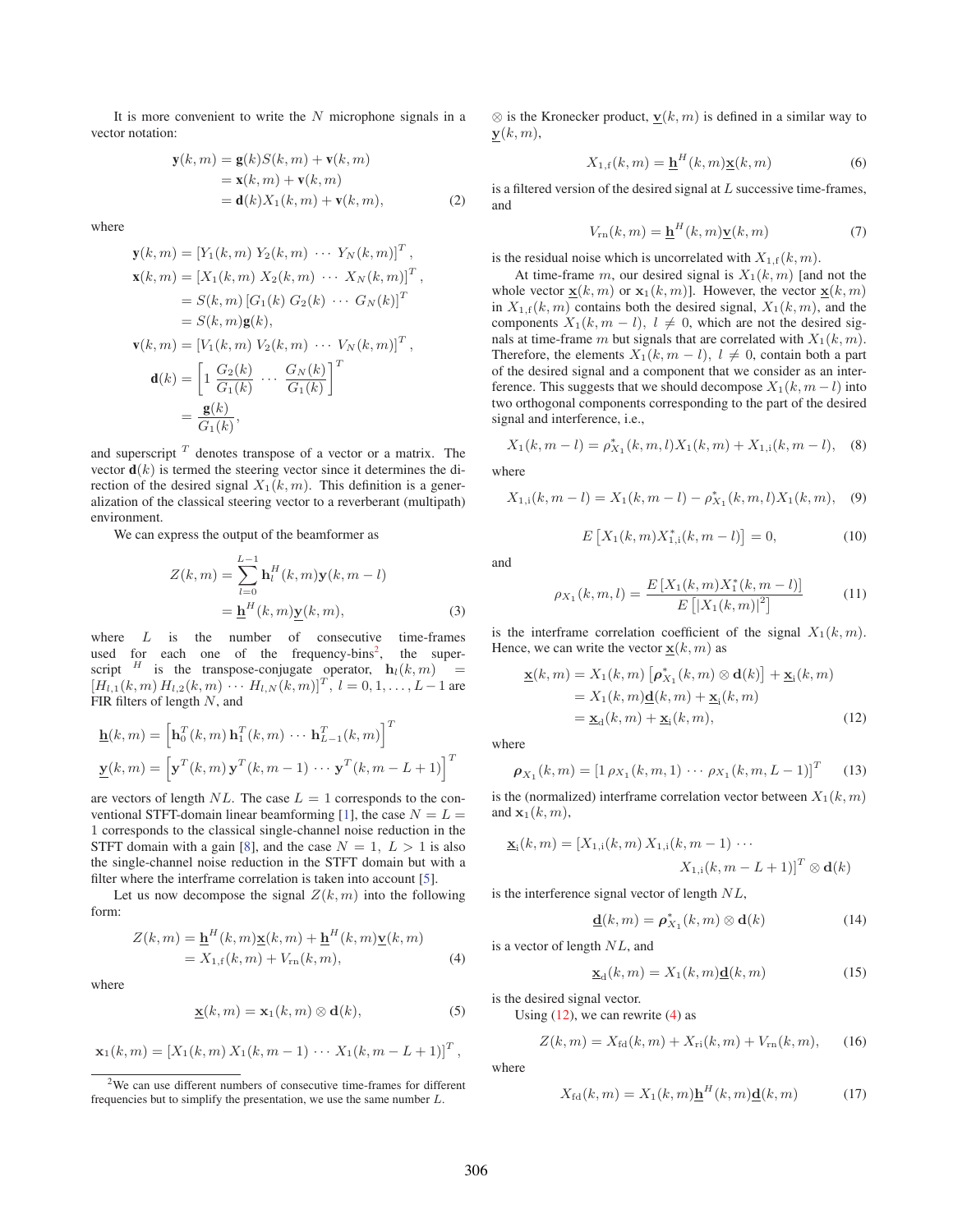is the filtered desired signal and

$$
X_{\rm ri}(k,m) = \underline{\mathbf{h}}^H(k,m)\underline{\mathbf{x}}_{\rm i}(k,m) \tag{18}
$$

is the residual interference. Note that the above decomposition of the signal  $X_1(k, m - l)$  is critical in order to properly design optimal multichannel noise reduction filters with the interframe correlation scheme.

The three terms on the right-hand side of  $(16)$  are mutually uncorrelated. Therefore, the variance of  $Z(k, m)$  is

$$
\phi_Z(k,m) = \phi_{X_{\rm fd}}(k,m) + \phi_{X_{\rm ri}}(k,m) + \phi_{V_{\rm rn}}(k,m), \quad (19)
$$

where

$$
\phi_{X_{\text{fd}}}(k, m) = E\left[|X_{\text{fd}}(k, m)|^2\right]
$$
 (20)

$$
= \phi_{X_1}(k,m) \left| \underline{\mathbf{h}}^H(k,m) \underline{\mathbf{d}}(k,m) \right|^2,
$$

$$
\phi_{X_{\rm ri}}(k,m) = E\left[|X_{\rm ri}(k,m)|^2\right]
$$
\n
$$
= \underline{\mathbf{h}}^H(k,m)\Phi_{\mathbf{x}_i}(k,m)\underline{\mathbf{h}}(k,m)
$$
\n
$$
= \underline{\mathbf{h}}^H(k,m)\Phi_{\mathbf{x}}(k,m)\underline{\mathbf{h}}(k,m)
$$
\n
$$
- \phi_{X_1}(k,m) \left|\underline{\mathbf{h}}^H(k,m)\underline{\mathbf{d}}(k,m)\right|^2,
$$
\n
$$
\phi_{V_{\rm rn}}(k,m) = E\left[|V_{\rm rn}(k,m)|^2\right]
$$
\n
$$
= \underline{\mathbf{h}}^H(k,m)\Phi_{\mathbf{x}}(k,m)\underline{\mathbf{h}}(k,m),
$$
\n(22)

 $\phi_{X_1}(k,m) = E\left[ |X_1(k,m)|^2 \right]$  is the variance of  $X_1(k,m)$ , and  $\Phi_{\mathbf{x}_{d}}(k,m) = \phi_{X_1}(k,m) \underline{\mathbf{d}}(k,m) \underline{\mathbf{d}}^H(k,m)$  is the correlation matrix of  $\underline{\mathbf{x}}_d(k,m)$ , with  $\overline{\mathbf{\Phi}_\mathbf{x}(k,m)}$ ,  $\overline{\mathbf{\Phi}_\mathbf{x}(k,m)}$ , and  $\mathbf{\Phi}_\mathbf{y}(k,m)$  being the correlation matrices of  $\underline{\mathbf{x}}(k,m)$ ,  $\underline{\mathbf{x}}_i(k,m)$ , and  $\underline{\mathbf{v}}(\overline{k},m)$ , respectively.

#### 3. PERFORMANCE MEASURES

We will now define the most important performance measures with respect to the reference microphone (i.e., microphone 1) in the context of interframe and interchannel correlations.

The subband and fullband input SNRs at time-frame  $m$  are defined as

$$
iSNR(k, m) = \frac{\phi_{X_1}(k, m)}{\phi_{V_1}(k, m)},
$$
\n(23)

$$
iSNR(m) = \frac{\sum_{k=0}^{K-1} \phi_{X_1}(k, m)}{\sum_{k=0}^{K-1} \phi_{V_1}(k, m)},
$$
(24)

where  $\phi_{V_1}(k,m) = E\left[ |V_1(k,m)|^2 \right]$  is the variance of  $V_1(k,m)$ . We define the subband output SNR as

$$
\text{oSNR} \left[ \underline{\mathbf{h}}(k, m) \right] = \frac{\phi_{X_{\text{rd}}}(k, m)}{\phi_{X_{\text{ri}}}(k, m) + \phi_{V_{\text{rn}}}(k, m)} \n= \frac{\phi_{X_1}(k, m) \left| \underline{\mathbf{h}}^H(k, m) \underline{\mathbf{d}}(k, m) \right|^2}{\underline{\mathbf{h}}^H(k, m) \Phi_{\text{in}}(k, m) \underline{\mathbf{h}}(k, m)},
$$
\n(25)

where

$$
\mathbf{\Phi}_{\text{in}}(k,m) = \mathbf{\Phi}_{\mathbf{\underline{x}}_{\text{i}}}(k,m) + \mathbf{\Phi}_{\mathbf{\underline{v}}}(k,m) \tag{26}
$$

is the interference-plus-noise correlation matrix. For the particular filter  $\underline{\mathbf{h}}(k,m) = \mathbf{i}_{NL,1}$ , where  $\mathbf{i}_{NL,1}$  is the first column of the identity matrix  $I_{NL}$  (of size  $NL \times NL$ ), we have

$$
oSNR [\mathbf{i}_{NL,1}(k,m)] = iSNR(k,m). \tag{27}
$$

With the identity filter,  $\mathbf{i}_{NL,1}$ , the SNR cannot be improved.

Using the subband input and output SNRs we define the subband array gain as

$$
\mathcal{A}\left[\underline{\mathbf{h}}(k,m)\right] = \frac{\text{oSNR}\left[\underline{\mathbf{h}}(k,m)\right]}{\text{iSNR}(k,m)},\tag{28}
$$

We define the fullband output SNR at time-frame  $m$  as

$$
\text{oSNR}\left[\underline{\mathbf{h}}(:,m)\right] = \frac{\sum_{k=0}^{K-1} \phi_{X_1}(k,m) \left|\underline{\mathbf{h}}^H(k,m)\underline{\mathbf{d}}(k,m)\right|^2}{\sum_{k=0}^{K-1} \underline{\mathbf{h}}^H(k,m) \Phi_{\text{in}}(k,m) \underline{\mathbf{h}}(k,m)}.
$$
\n(29)

We also define the fullband array gain as

$$
\mathcal{A}[\underline{\mathbf{h}}(:,m)] = \frac{\text{oSNR}[\underline{\mathbf{h}}(:,m)]}{i\text{SNR}(m)}.
$$
 (30)

We end this subsection by giving the subband and fullband speech distortion indices:

$$
v_{\rm sd}[\mathbf{\underline{h}}(k,m)] = \frac{E\left\{|X_{\rm fd}(k,m) - X_1(k,m)|^2\right\}}{\phi_{X_1}(k,m)}
$$

$$
= \left|\mathbf{\underline{h}}^H(k,m)\mathbf{\underline{d}}(k,m) - 1\right|^2, \tag{31}
$$

$$
v_{\rm sd}\left[\underline{\mathbf{h}}(:,m)\right] = \frac{\sum_{k=0}^{K-1} E\left\{|X_{\rm fd}(k,m) - X_1(k,m)|^2\right\}}{\sum_{k=0}^{K-1} \phi_{X_1}(k,m)}.
$$
 (32)

#### 4. MVDR FILTER

By minimizing the subband MSE of the residual interference-plusnoise with the constraint that the desired signal is not distorted, we easily find the MVDR filter:

$$
\underline{\mathbf{h}}_{\text{MVDR}}(k,m) = \frac{\mathbf{\Phi}_{\text{in}}^{-1}(k,m)\mathbf{\Phi}_{\underline{\mathbf{y}}}(k,m) - \mathbf{I}_{NL}}{\text{tr}\left[\mathbf{\Phi}_{\text{in}}^{-1}(k,m)\mathbf{\Phi}_{\underline{\mathbf{y}}}(k,m)\right] - NL}\mathbf{i}_{NL,1}, \quad (33)
$$

that we can rewrite as

$$
\underline{\mathbf{h}}_{\text{MVDR}}(k,m) = \frac{\underline{\mathbf{\Phi}_{\Sigma}^{-1}(k,m)}\underline{\mathbf{d}}(k,m)}{\underline{\mathbf{d}}^H(k,m)\underline{\mathbf{\Phi}_{\Sigma}^{-1}(k,m)}\underline{\mathbf{d}}(k,m)},\qquad(34)
$$

where  $\Phi_{\mathbf{y}}(k,m)$  is the correlation matrix of  $\mathbf{y}(k,m)$ . It should be noted that the filter in (34) is different from the filter proposed in [6].

It is clear that we always have

$$
v_{\rm sd}\left[\underline{\mathbf{h}}_{\rm MVDR}(k,m)\right] = 0, \ v_{\rm sd}\left[\underline{\mathbf{h}}_{\rm MVDR}(:,m)\right] = 0. \tag{35}
$$

The MVDR beamformer rejects the maximum level of noise allowable without distorting the desired signal.

#### 5. PERFORMANCE EVALUATION

The processing was done at 8 kHz in the STFT domain with a window length of 256 points (32 ms), discrete Fourier transform (DFT) size of 512 points, and 50% overlap. In practice the covariance matrix  $\Phi_{\mathbf{v}}(k,m)$  can be estimated for each time-frequency bin when the desired source is inactive. In this study we have used the signal vector  $\underline{\mathbf{v}}(k,m)$  directly in order to put aside the influence of a voice activity detector. The covariance matrices  $\Phi_{\mathbf{y}}(k,m)$  and  $\Phi_{\mathbf{y}}(k,m)$ were estimated recursively with a weighting factor  $\lambda_y$  using  $y(k, m)$ and  $\mathbf{v}(k,m)$ . Using these covariance matrices, the steering vector  $\underline{\mathbf{d}}(k)$  was estimated based on the procedure described in [5].